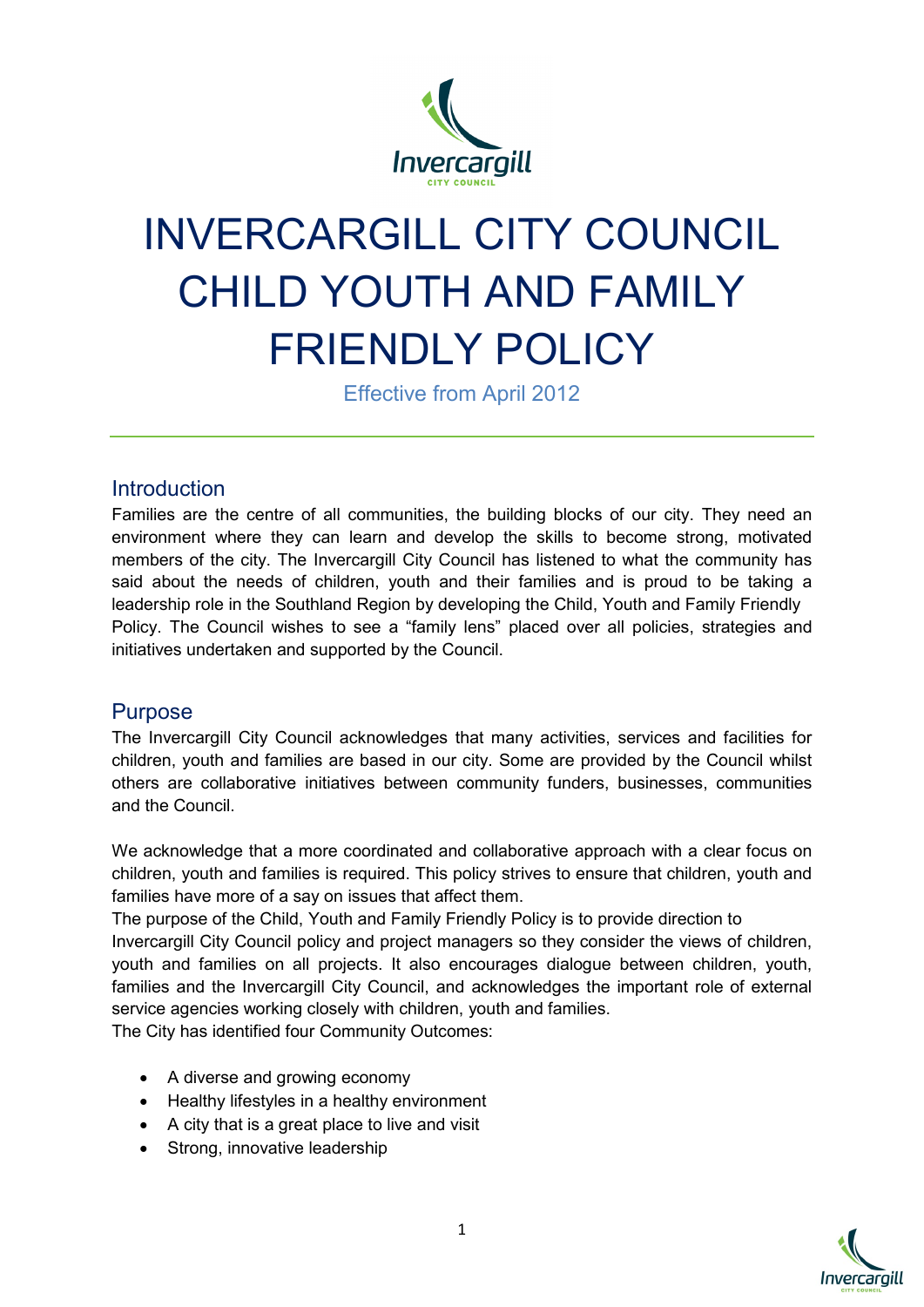The Council acknowledges that children, youth and their families experience the city in a unique way, and it is committed to empowering children, youth and families to help shape our city and foster a sense of belonging.

In 2009 the Southland Leaders' Forum was held. At this forum three key regional issues were identified:

- Parenting
- Leadership
- Youth

These work streams and the community outcomes form the base for this policy.

### **Definitions**

**Children and Youth** This policy defines children as aged from birth to 11 years and youth as young people aged 12 – 24 years. The policy includes both children and youth and focuses on them in the context of the family and community.

Many things shape children and youth, including their cultural background, the economic status of their family and their health. The policy takes a holistic approach, which includes the idea that it takes "a whole village to raise a child". This village may be a young person's immediate or extended family, their school, church and sports club, their local community or the city as a whole. The village provides a child with the support and experiences they need to achieve all that they want to do now and in the future.

**Family For the purposes of this Policy, "Family" is defined as "any Family"** group identifying themselves as 'a family', and including at least one child or young person".

This policy recognises that families are constantly evolving and changing. It takes a broad and inclusive view of the family that encompasses a wide range of family living arrangements.

#### Invercargill City Values

Invercargill City wants to ensure children and youth:

- Get the best start to life.
- Grow and develop to their best potential.
- Learn the skills needed for the future.
- Have the opportunity to enjoy childhood in our city.
- Have interesting and exciting things to do in the city.
- Have their voices heard and listened to.
- Are nurtured and valued.
- Feel safe and secure.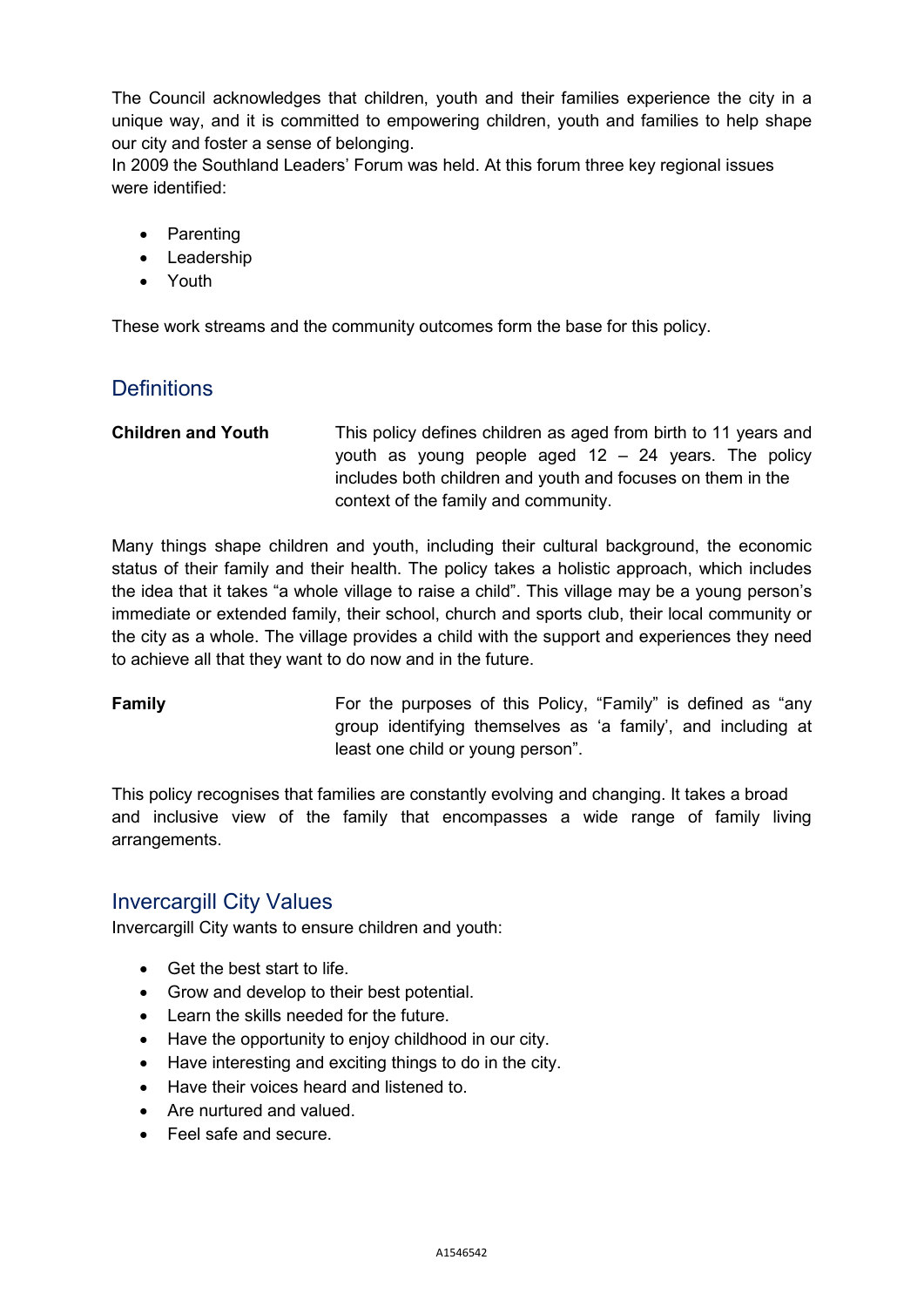Invercargill City also wants to ensure the city is a place where families can:

- Rear their children and young people
- Provide mutual support and respect
- Flourish
- Make a positive contribution to the life of the city
- Enjoy the city and feel safe
- Access a range of services
- Feel a sense of belonging and proudly call the city home

#### Making Things Happen

The Council has identified a number of detailed goals and objectives together with the community that will contribute to achieving the policy's aim of making Invercargill a nurturing, exciting and safe city for all children, youth and their families.

The policy's first goal, giving you a voice, is Invercargill's response to the request by families, youth and children to provide them with ways to become involved with the Council on things that are important to them.

Goals two to five provide direction for children, youth, families and the Invercargill City Council to work together to create a city that is fun, healthy, accessible and safe from a child, youth and family perspective.

#### Annual Action Plan

Each year the Invercargill City Council will work with other closely aligned organisations to ensure the Child, Youth and Family Friendly Policy comes to life through the development of an annual action plan. Members of the public and organisations will suggest actions for the coming year and Councillors will consider these ideas during the Council's Annual Plan process. An annual report on progress will be completed as part of Council's annual reporting process.

#### The Goals

Goal 1 Giving You a Voice Goal 2 Being Active and Healthy Goal 3 Providing a Welcoming and Safe Environment Goal 4 Working for You Goal 5 Strengthening Families in the Community

#### The Objectives

It is anticipated that the Goals will include objectives which cover the following topics.

Goal 1 Giving You a Voice

- Learning about how the Council works and can help
- Getting involved with the Council on things that are important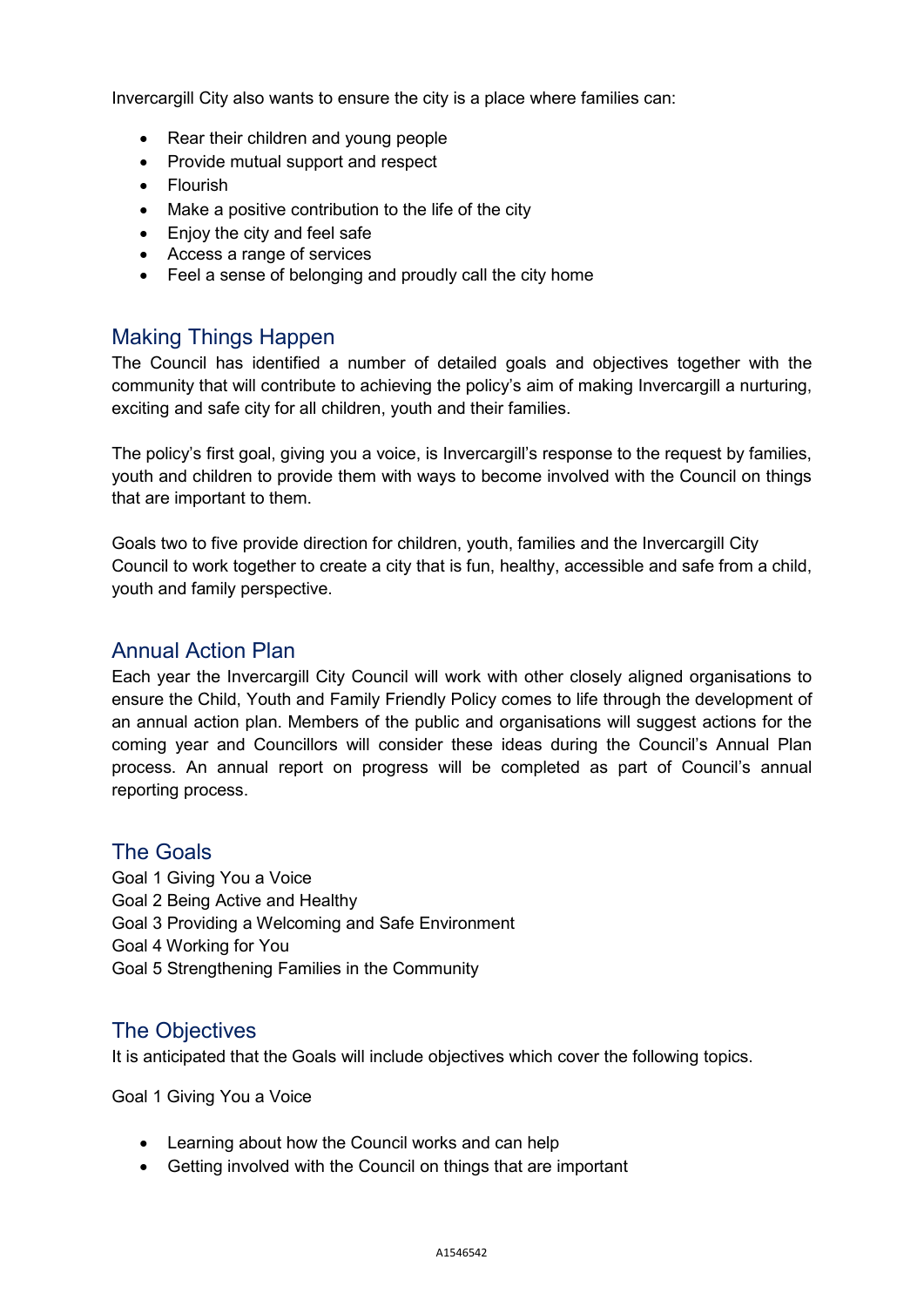Goal 2 Being Active and Healthy

- Having lots of child and youth friendly activities to do
- Getting family members active
- An appreciation of diversity

Goal 3 Providing a Welcoming and Safe Environment

- Caring for the environment
- Making safe places to play and visit
- Promoting the child and youth friendly focus of the city

Goal 4 Working for You

- Talking with people and being a part of networks that make things happen
- Letting you know what is going on
- Ensuring all Council decision making considers children, youth and families

Goal 5 Strengthening Families in the Community

• Working collaboratively across the community

The development of actions within each objective will be a collaborative effort across council departments and the community. It is anticipated that this will include suggestions made in the Point of Difference Report, and the former Invercargill City Council Youth Policy.

#### National and International Content

#### **The United Nations Convention on the Rights of the Child**

The 1989 United Nations Convention on the Rights of the Child (UNCROC) is an internationally accepted document that recognises that all children have human rights. New Zealand officially adopted UNCROC in 1993.

#### **New Zealand Agenda for Children**

The 2002 Agenda for Children is Central Government's strategy for improving the lives of children. It sets out a programme for action to give higher priority to children's interests, rights and needs. It has seven key action areas including increasing children's participation and improving local government and community planning for children.

#### **Treaty of Waitangi**

This 1840 document forms the historical foundation of New Zealand's bicultural society. The Invercargill City Council is committed to building on this unique identity and having initiatives that respect and reflect the spirit of the Treaty.